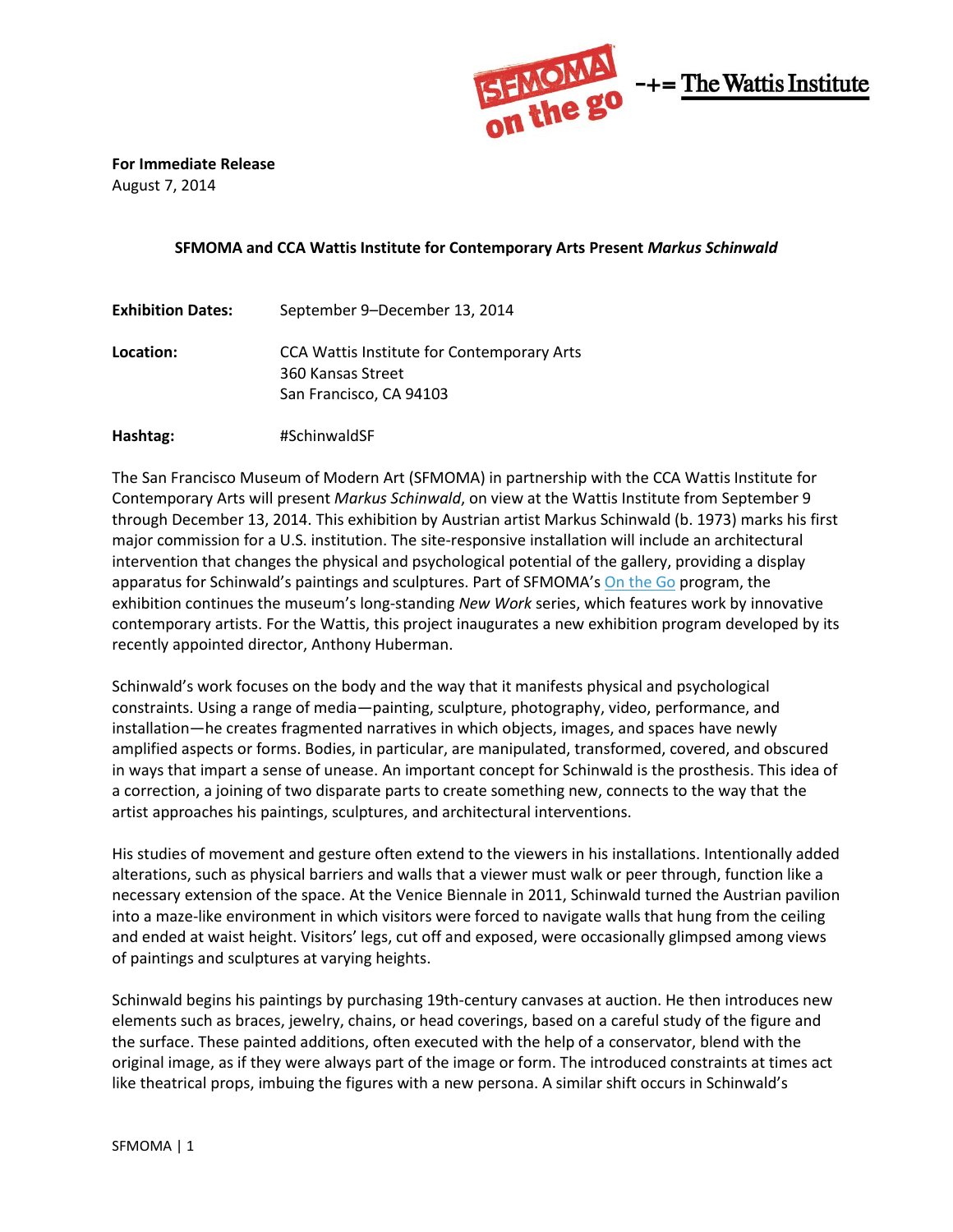retooling of Chippendale-style table legs. Instilled with a heightened sense of agency, his sculptures appear to bend and stretch, crawl up walls, or wrap around bronze poles.

*Markus Schinwald* is co-curated by Anthony Huberman, director of the CCA Wattis Institute, and Jenny Gheith, assistant curator of painting and sculpture at SFMOMA.

A free brochure will be produced in conjunction with the exhibition.

### **Curator Quotes:**

## **Jenny Gheith, Assistant Curator of Painting and Sculpture, SFMOMA**

"Uncanny and psychologically stirring, Schinwald's structures unfold like a body with artificial limbs and joints, connecting sculptures that exude anthropomorphic qualities and paintings of figures whose personalities are amplified by the braces and masks joined to their skin.

"There is a clear sense of metamorphosis, manipulation, and even deviance throughout as constraint is positioned against agency and inhibition leads to self-determined character development."

#### **Anthony Huberman, Director and Chief Curator, CCA Wattis Institute for Contemporary Arts**

"Working with Jenny and with the artist over the past year to develop this exhibition and sitespecific installation has been an inspiration. Schinwald's work and ideas have the ability to disrupt some of our most commonly held assumptions about the way the body coexists with objects, and I look forward to an active dialogue about the work with our visitors."

#### **About Markus Schinwald**

Born in Salzburg, Austria, in 1973, Schinwald studied at the Hochschule für Gestaltung in Linz and Humboldt University in Berlin, and currently lives and works in Vienna. In 2011, he represented Austria at the 54th Venice Biennale. He has had solo exhibitions at CAPC Musée d'Art Contemporain, Bordeaux (2013); Palais de Tokyo, Paris (2013); Sala Verónicas, La Conserva Centro de Arte Contemporáneo, Murica (2012); Kunstverein Hannover (2011); Kunsthaus Bregenz (2009); Migros Museum, Zurich (2008); Aspen Art Museum (2006); MAMbo, Bologna (2006); CAC Brétigny (2006); Frankfurter Kunstverein (2004); and Moderna Museet, Stockholm (2001).

#### **About SFMOMA's** *New Work* **Series**

Since 1987, SFMOMA's *[New Work](http://www.sfmoma.org/exhib_events/exhibitions/new_work)* series has provided a platform for experimentation: a space for artists to develop or premiere a body of work or present existing work in a new context. Initiated with the support of SFMOMA's Collectors Forum, the series focuses on the innovative ideas and visions of national and international artists, and has played a key role in shaping the breadth and character of the museum's collection and programming. Through *New Work*, SFMOMA has organized early exhibitions with artists such as Matthew Barney, Marilyn Minter, Kara Walker, and Christopher Wool, all of whom received their first solo museum shows through the *New Work* series. Additionally, *New Work* has featured Richard Aldrich, Phil Collins, Trisha Donnelly, Vincent Fecteau, Rachel Harrison, Glenn Ligon, Kerry James Marshall, Lucy McKenzie, Tatsuo Miyajima, Wangechi Mutu, Anna Parkina, Mai-Thu Perret, Alessandro Pessoli, R. H. Quaytman, Mika Rottenberg, Doris Salcedo, Felix Schramm, Ranjani Shettar, Paul Sietsema, Luc Tuymans, Katharina Wulff, and Andrea Zittel, among many others.